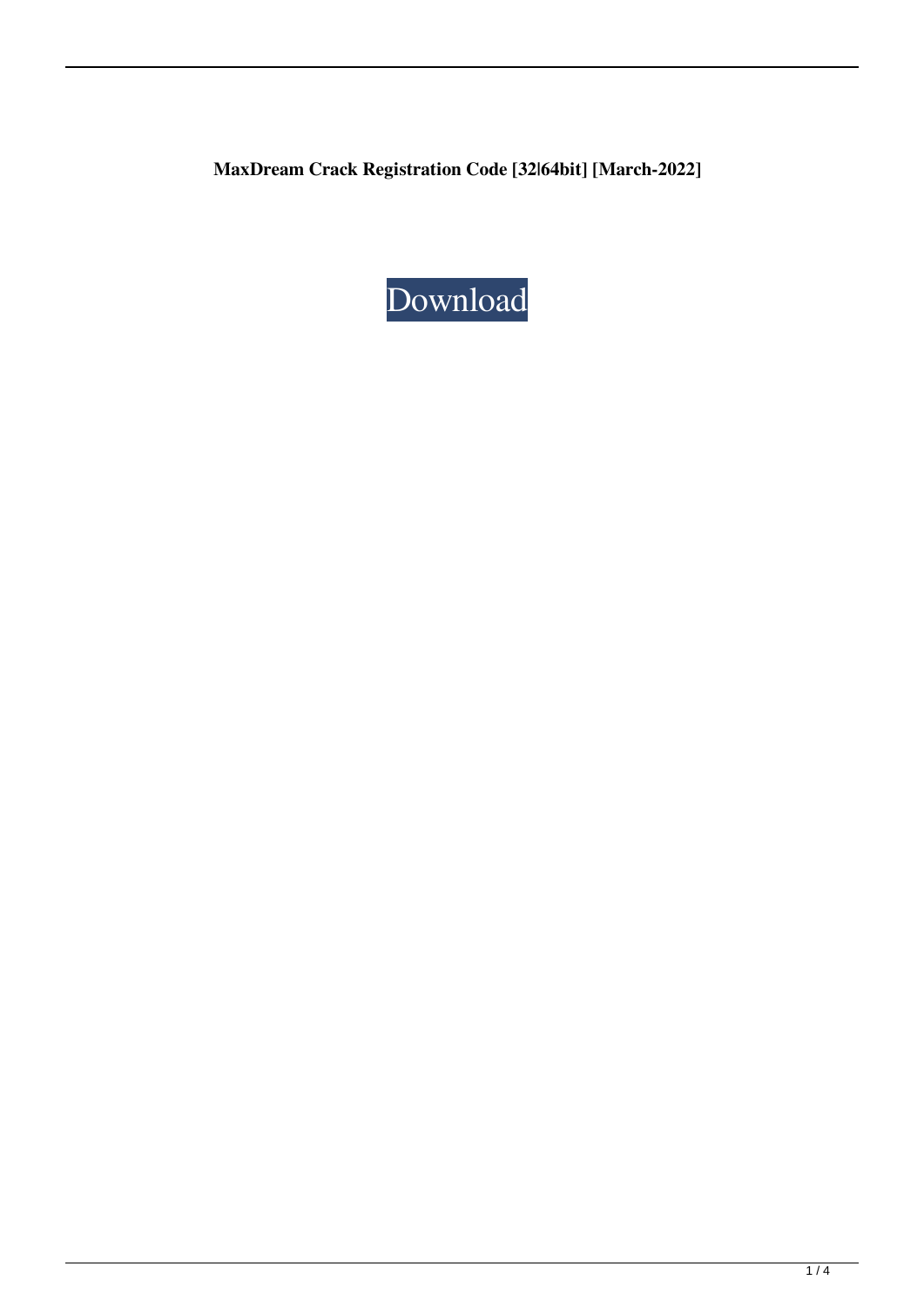# **MaxDream Incl Product Key Download**

========= - Its main goal is to be compatible with any other engine and any other technique, so you can use your own methods, without changing the source code. - This project aims to be an engine capable of creating games for many platforms, such as Android, Windows, Linux, etc. - MaxDream is a fork of the XNA Game Studio for Windows and is capable of working with.Net Framework 4.0 and Mono. - MaxDream also has a custom scripting language that allows the user to define his own functions to handle the game. - MaxDream is Open Source and community oriented and has many contributors. - MaxDream has a free and commercial version available. - MaxDream is being developed by a very active team, and is constantly being updated. - The engines' goal is to be complete and stable, so it can be used to make high quality games. - MaxDream is compatible with DirectX9, OpenGL, D3D, SlimDX and XNA. - MaxDream is 100% compatible with XNA 4.0, so it can be used to make any game with XNA 4.0, and you can use Unity, SlimDX and any other.Net engine. - MaxDream is also 100% compatible with Mono 3.0, so you can use it with XNA 4.0, Unity, SlimDX, monodevelop, VS Express, and mono for android. - MaxDream can create games for Android, iOS and Windows Phone. - MaxDream is written in C# and managed code, and uses the.Net Framework 4.0. - MaxDream is written in Microsoft Visual Studio. - MaxDream is written in Visual Studio 2010 Express with C# 4.0 with a custom scripting language. - MaxDream has a C++ edition, it is not supported and should not be used, but it is possible to make it as well. - MaxDream is a Windows application. - MaxDream has a installer, so it can be installed using the Windows installer. - MaxDream can be installed on Windows 7, Windows 8 and Windows Server 2008 (R2) and Windows Server 2012 (R2). - MaxDream can be installed on Windows 8.1 and Windows 10. - MaxDream is 100% compatible with Windows 7, Windows 8 and Windows Server 2008 (R2) and Windows Server 2012 (R2). - MaxDream has a license key, you can

# **MaxDream Download For PC**

KEYMACRO is a proprietary Keybinding Manager for Windows, a software to help you organize the mouse and keyboard shortcuts. Active Player is an advanced communication utility that includes both chatroom capabilities and group text messaging. The program has the following features: \* You can have up to 5 chatrooms for each user. \* You can chat to other users, create chats, and view the chat history. \* You can organize text messages into groups. \* You can send message to group chatrooms as well as to individual chatrooms. \* You can create up to 5 groups for each user. \* You can view and send messages from any group. \* The program runs as a service and is hidden in the system tray. The program can be used either stand-alone or integrated with the Desktop. Arduino is an open source hardware and software platform (an ATmega328P-PU in an Arduino shield) and an open programming environment (IDE is included) that you can use to write your own program and electronic designs. Its a revolutionary concept that simplifies learning new technology by breaking down the process of creation into selfcontained modules. Atom is a fast and easy to use command line driven cross-platform FTP/SFTP/FTPS file transfer program, which supports Windows, Linux, OS X, BSD, Solaris, FreeBSD, and NetBSD. It was originally named "RetroFTP", and is based on an original FTP client written in Turbo Pascal for DOS (TpFTP) by Isao Kondo. BOA-FIDE is a chess program for the IBM PC, capable of playing against the program or by hooking up directly to a chess program. It supports the following capabilities, in addition to those of other chess programs: \* Full SMP support \* Board re-positioning \* Clock \* Pipes \* Post-game analysis \* Undo \* User-selected piece color and move color \* User-defined colors \* Computer time control \* Customizable board display \* FEN- and PGN-file support \* Real-time viewing of game pieces \* Built-in discussion board \* Variable time control \* Group moves and events \* A built-in help system \* Internal editing of moves \* A built-in engine \* Fast opening books and endgames \* Extensive help system \* Full display of board and pieces 81e310abbf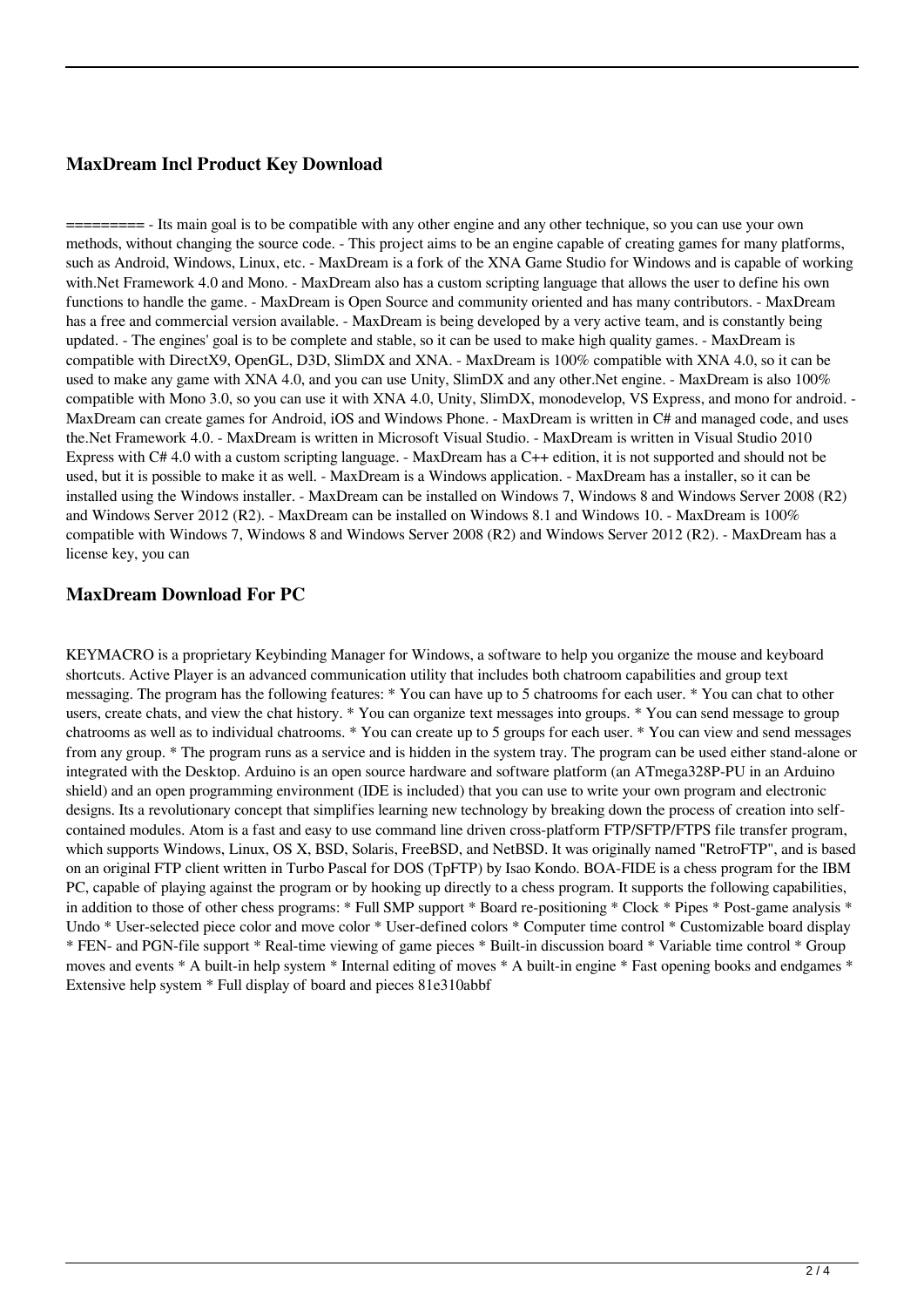# **MaxDream Full Product Key**

MaxDream is a high performance game engine that is targeted towards real time and offline simulations and games. It offers a full featured scripting environment, system of middleware and debugging tools. Features: \* Support for offline development \* Supports many 3D and 2D rendering engines \* Support for a system of middleware that can be used to integrate engines and plug-ins \* Includes a high level system of plugins that is used to create the system of middleware. \* The source code is available, so you can change the engine and expand on the techniques used \* The engine has support for multiple programming languages (C#, VB.Net, C++, Python, Lua, JavaScript, ActivePython, PHP, Java, TCL, Perl, R, Ruby, D, VHDL and others). \* It uses either a.NET or Mono build process. The engine is available for Visual Studio (C# and VB.Net), MonoDevelop (C# and VB.Net), BlueStacks (C# and VB.Net), SharpDevelop (C# and VB.Net) and Eclipse (C# and VB.Net) \* Also provides tools for debugging code and analysis (NUnit, C# and VB.Net, Gendarme, NDepend, NLog) \* Supports spatial and temporal systems \* Supports a system of events, from low level to high level \* Supports a system of systems \* Supports a system of plugins to access third party libraries \* Open source (MIT license) \* Source code is released \* License: MIT license Download: \* Binary: \* Source: Documentation: \* Installation: \* Use the binary for both Windows and Linux \* For Linux, you can use Debian packages that have been build for Ubuntu: \* You can use the binary installer for Linux, or you can build it from source. \* For Windows, there is no need to build the binary from source, simply install the binary \* If you use the binary installer, you will need to build the library (included in the binary) and set up the install location. \* For Linux, you

#### **What's New In MaxDream?**

MaxDream is an Open Source game engine that is based on OpenTK and.Net / Mono. It offers a wide range of pre-made components, realistic game scenes and some great feature sets that are used for commercial games. A library for native game development is included. MaxDream is a well-tested, complete solution for 2D game development. It contains a lot of features that are commonly used in commercial games, that may be missing in other game engines. It is very easy to use, as it has a friendly user interface. Games: MaxDream was mainly created to make Maxima, a game that uses Kinect and Oculus Rift. Maxima can also run on Windows, Linux and Mac. Users: The current developer base contains, among others, GameDev, MaxBV, badger2600, gcdawg, mclucas, cruxdev, dpkg, cube, ares, hansjv, backupless, aleyen, ruhx, sfxr, absolut, pervs, noisel3, dave, bill, andrewsean. MaxDream is also used in the OpenFL/Maxwell game engine. Current version: The current version of MaxDream (version 2.0.0) is released. It is supported by a number of game studios. MaxDream is under constant development, so the library is updated with new features and fixes as they are created. The current version is always stable and is generally backward compatible. Author and Credits: MaxDream is written by Maximilian Rössler. Maximilian Rössler is one of the founders of the TheForge, an open source game studio. He started developing MaxDream when he was 18 years old, and is now 26 years old. MaxDream is released under the GNU LGPLv3 license and can be found on github.com. If you like it, please let the developers know by giving them a star on github. Maxima was created by the MaxDream developers. Maxima is released under the MIT license and can be found on GitHub. Developers: The MaxDream development team comprises: -- Maximilian Rössler (mrossler) -- Tim Dog -- Andreas Tolmie -- Andy Sternberg -- David Wachsmuth -- Jan Bohlender -- Alexander Mehl -- Dimitrios Nikolaou -- Robin Haase -- Tom De Mey -- Kai Schmitz -- Dustin Brown -- Jörn Neumann -- Agustin Arcas -- Frédéric Bessier -- Mathieu Cointreau -- George Rohloff -- Michael Fell -- Michel Neubert -- Andreas Alexander Bausch -- Joerg Bumke -- Axel Merz -- Michael George